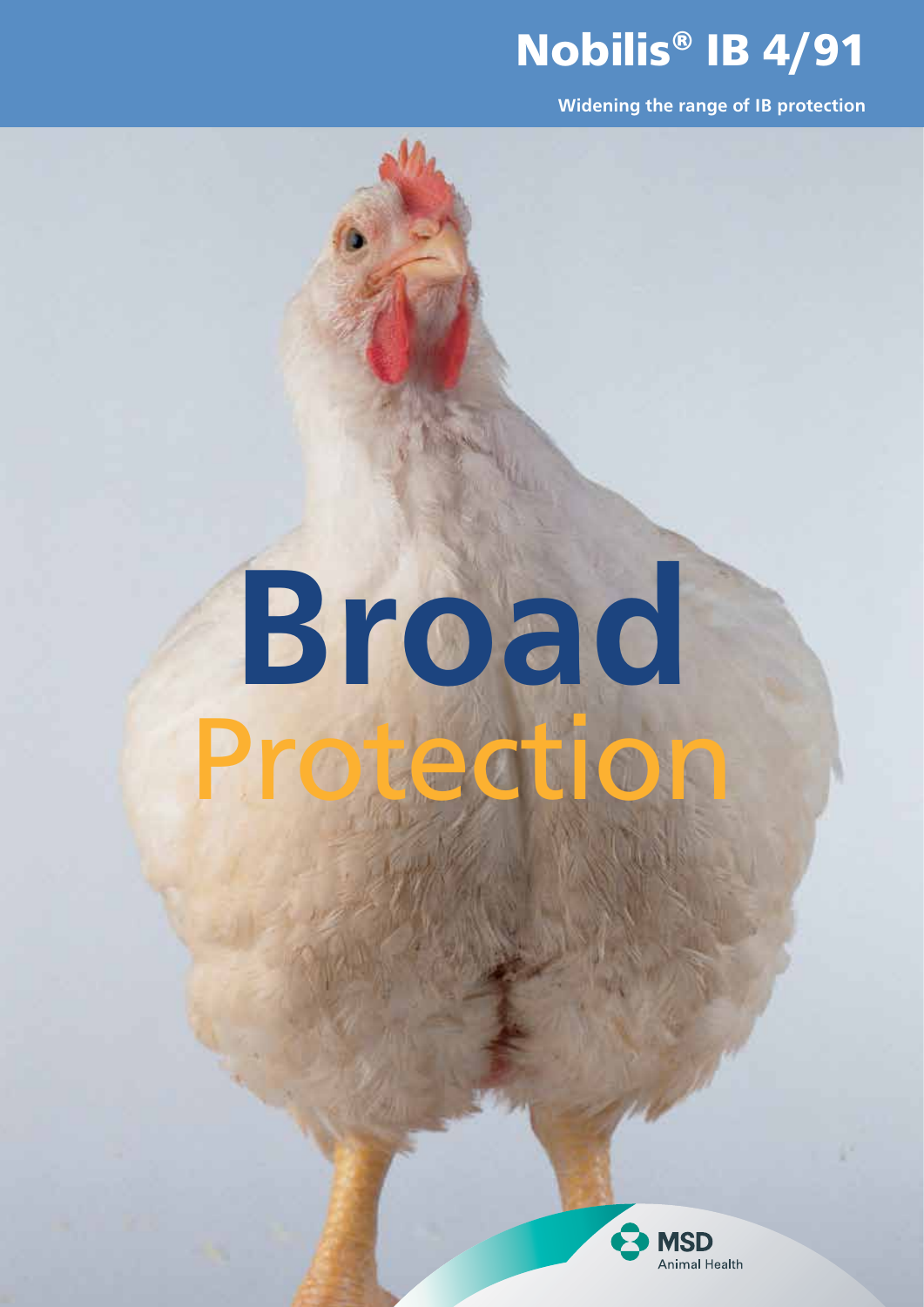IB continues to be a cause of major economic losses in the poultry industry

# Disease caused by IB virus

Infectious Bronchitis is a highly contagious disease, causing tracheal rales, coughing and sneezing. In broilers economic losses occur through poor performance (decreased weight gain and increased feed conversion). An increased susceptibility to secondary infections increases the mortality rate and the cost of antibiotic therapy. Nephropathogenic strains of IB cause kidney failure and an increased mortality rate. In laying flocks IB causes a drop in egg production and changes in egg quality. If infection occurs at an early age there may be permanent damage to the oviduct.



The normal surface of the trachea is covered mostly by cilia. The cilia protect the lower respiratory tract by trapping and removing pathogens and small particles



Following IB infection, the cilia on the epithelial cell surfaces are destroyed. The protective effect is thus lost, allowing the invasion of secondary pathogens.

This effect can be quantified using the ciliostasis test.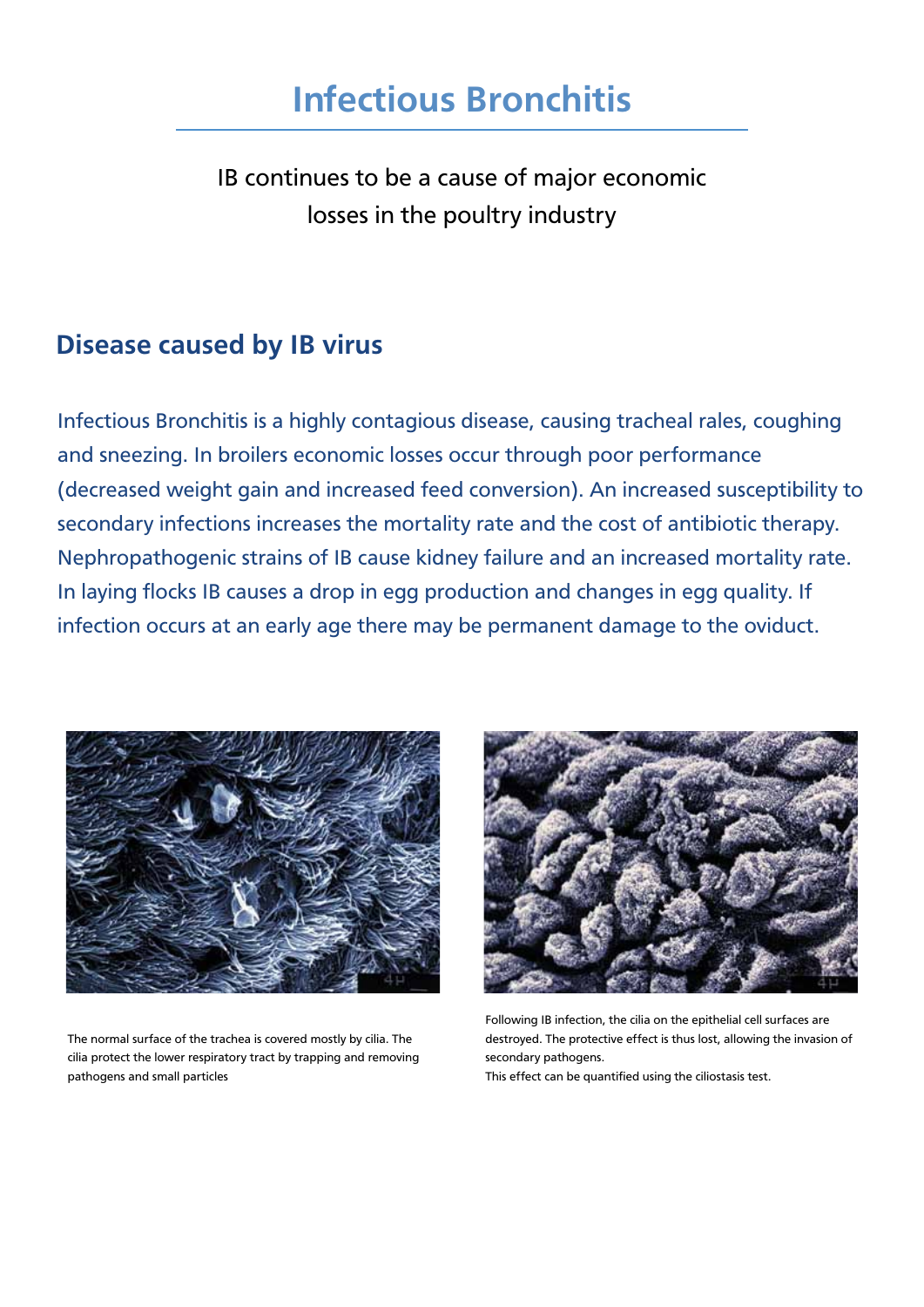# Clinical signs

Birds of all ages are susceptible to infection but the clinical signs may vary. The first recognized and most conspicuous signs are the respiratory signs, hence the name Infectious Bronchitis. However, the pathogenicity of the virus for the oviduct in very young chicks or birds in production is often more important. The kidneys may also be affected.

#### The following may be seen:

Young chickens are depressed and huddle under the heat source.

Respiratory signs - gasping, coughing, tracheal rales and nasal discharge.

Birds in lay have a marked drop in egg production and an increased number of poor quality eggs may be produced. The external and internal quality of the eggs may be affected, resulting in misshapen or soft-shelled eggs with watery content.

The hatchability rate of the eggs can be severely affected.

When the kidneys are affected, increased water intake, depression, scouring and wet litter.



Post mortem examinations of birds infected with the QX virus frequently show either cystic oviducts with watery contents that could exceed one litre or (partially) atrophic oviducts with large cystic dilatations. The walls of the oviduct are thin and transparent in the cystic areas. The ovaries in the birds are functional and look normal.



Distended oviduct of a hen infected with IB variant QX virus. Notice the large amount of transparent fluid and the functional, normal looking ovary.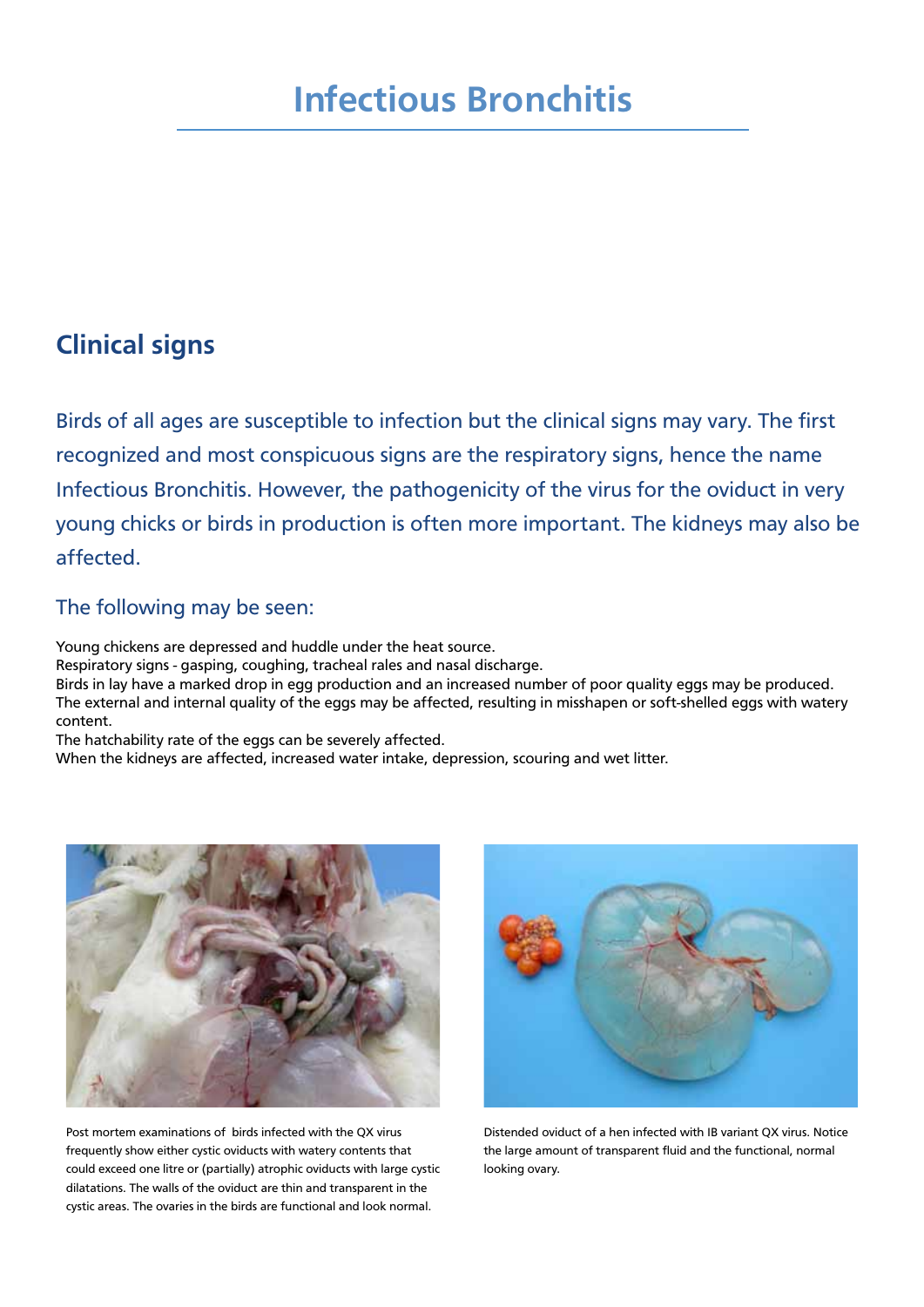

#### Innovative vaccine improves performance

# Proven immunity against 4/91 challenge

Experiment with layers vaccinated at day-old with Nobilis IB 4/91.

IBV 4/91 challenge, 3 or 6 weeks after vaccination.

Experiment with layers primed with Nobilis IB 4/91 or Nobilis IB Ma5 and boosted with an inactivated IB M41(Massachusetts) vaccine. IBV 4/91 challenge, 4 weeks after booster vaccination.



# Conclusion: Nobilis IB 4/91

is capable of inducing high and sustained levels of protection against IBV 4/91 challenge.



# Conclusion: Nobilis IB 4/91

is an effective primer for inactivated M41 to induce protection against IBV 4/91 challenge.

# Higher profit per m<sup>2</sup> in broilers



25 broiler problem sites with over 2.5 million broilers had evidence of IBV 4/91 field infections.

Two subsequent production cycles were compared.

Birds in the first cycle were vaccinated with 2 doses of IB H120 (at day 1 and 10); the second cycle used IB H120 (day 1), followed by Nobilis IB 4/91 (day 10).

The second cycle showed a significant reduction in mortality and condemnation rate and an increase in profit per m2.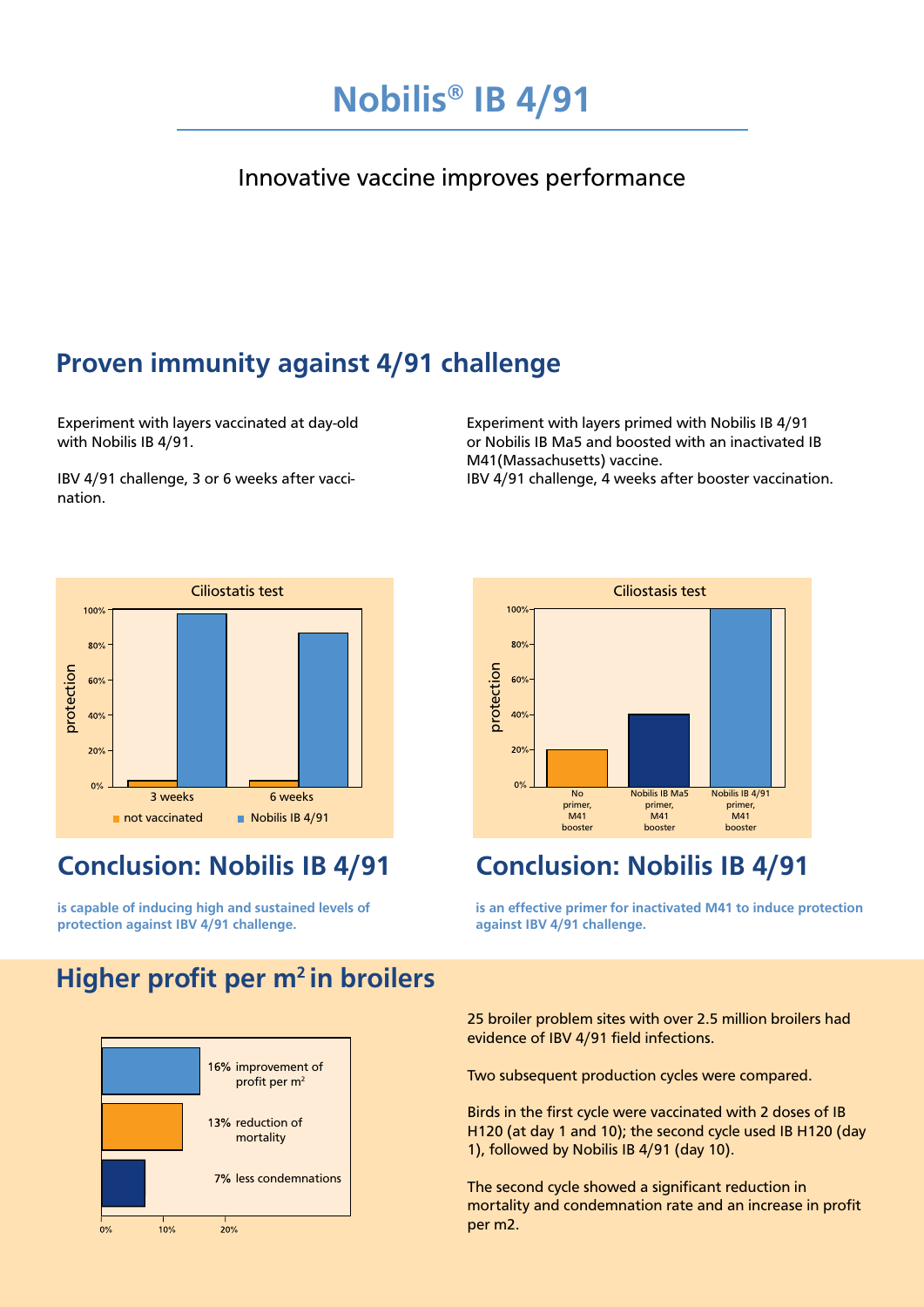# Nobilis® IB 4/91



and Serotypes

# "From a practical point of view it may be more relevant to think in terms of protectotypes rather than serotypes"

(Dr. J. Cook, 1998)

New serotypes of IBV can emerge as a result of a few aminoacid changes in the genome of the virus. As most of the virus genome remains unchanged there is a level of cross protection between different strains. With the continuous emergence of new IB strains, the level of cross protection induced by currently available vaccines needs to be evaluated. For practical purposes, IBV strains can be grouped into protectotypes, according to the protection achieved by vaccine strains.

# Ciliostasis test

The ciliostasis test measures the effect of a virus on the tracheal mucosa. The test is also used to evaluate protection after vaccination. Level of protection is expressed as a percentage; values of 50% or above imply an active cilia layer with good protection. Values below 50% imply poor protection. A vaccinated bird that is subsequently challenged will have an active cilia layer if adequately protected.

# Evaluation of Cross Protection

Four groups each of 10 SPF birds Vaccinated with Nobilis IB Ma5 at day Vaccinated with Nobilis IB 4/91 at 14 days Nobilis IB Ma5 at day 1 and Nobilis IB 4/91 at day 14 Non vaccinated

Challenged with different field isolates at 5 weeks of age. Ciliostasis test 5-7 days post challenge.

#### **CONCLUSION**

Broad protection is achieved through the use of Nobilis IB Ma5 at day1 and Nobilis IB 4/91 at day 14.







Protection against: Asian IBV isolate Ciliostasis test

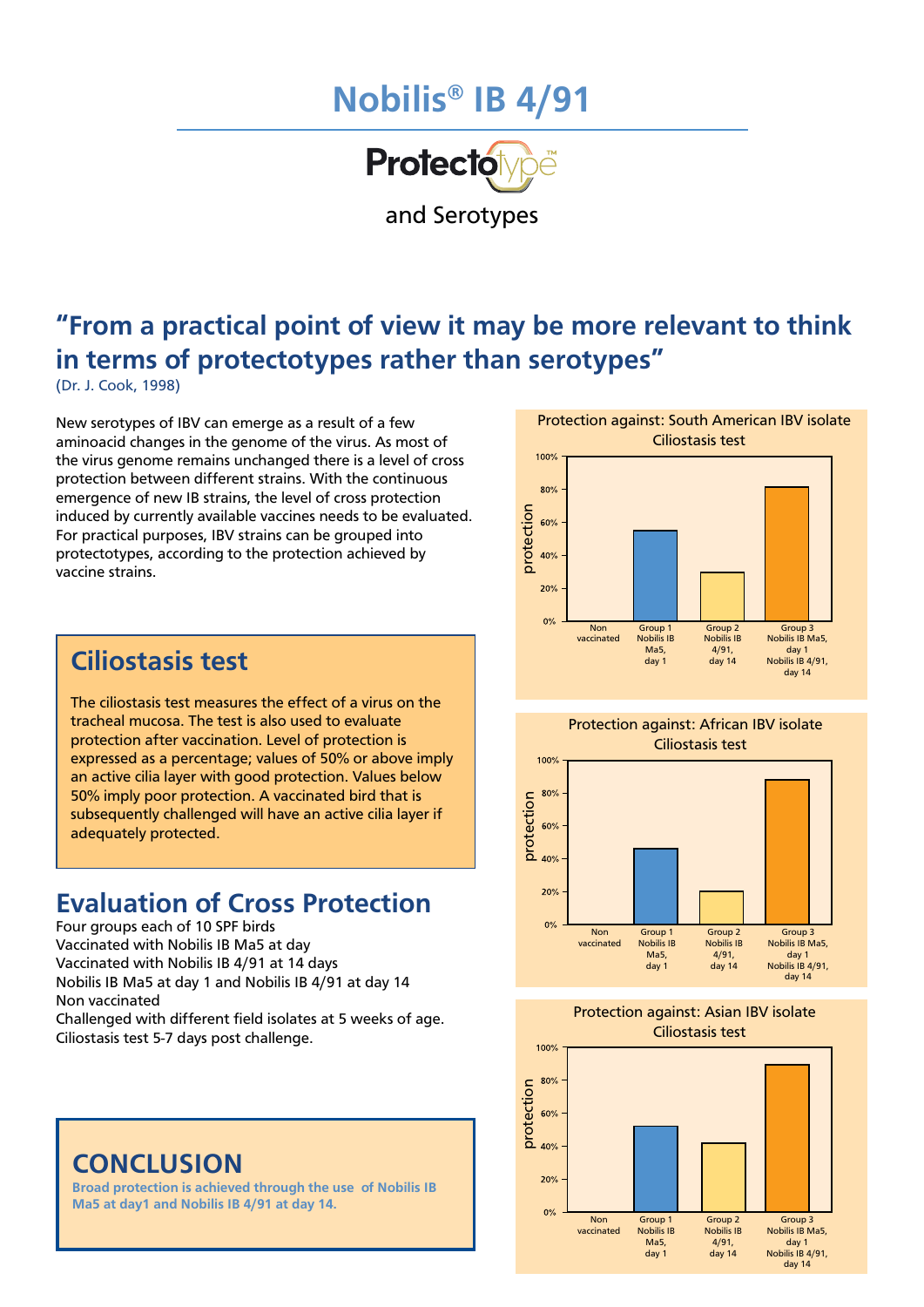#### Protectotype™ and IB variants

# Infectious bronchitis virus variant D388 (QX)

Since 2004, severe egg production problems have been reported in The Netherlands. Also respiratory signs have been reported in broilers older than 4 weeks of age. In birds in production the problems are characterized by a low production rate with peak levels reaching only between 30% to 55% in apparently healthy flocks\*. These cases were associated to earlier outbreaks of nephropathogenic infectious bronchitis that had occurred in 2003 in broilers and pullets from which an unidentified variant IB virus was isolated. This original isolate was similar to a Chinese isolate known as QX. The Dutch isolate was later named D388 by the Animal Health Service at Deventer in the Netherlands.

Similar findings have later on been reported in other countries in Europe and other parts of the world. \* Immature, atrophic or thin walled and cystic oviducts were a common finding in necropsied birds in the affected flocks.

# Protection when using Nobilis 4/91 against D388 (QX) challenge

Initial experiments carried showed that a single application of a live vaccine of the Massachusetts serotype does not confer sufficient protection against challenge with the D388 isolate. Better protection is achieved when vaccines of other serotypes are included in the vaccination program. For example, giving an initial vaccination at 1 day of age with a live Massachusetts type of vaccine (for example Nobilis® IB Ma5) followed by revaccination at 14 days of age with a live vaccine of the 4/91 type. This reinforces the importance of the concept of Protectotypes™ (for more information see Serotypes and Protectotypes)

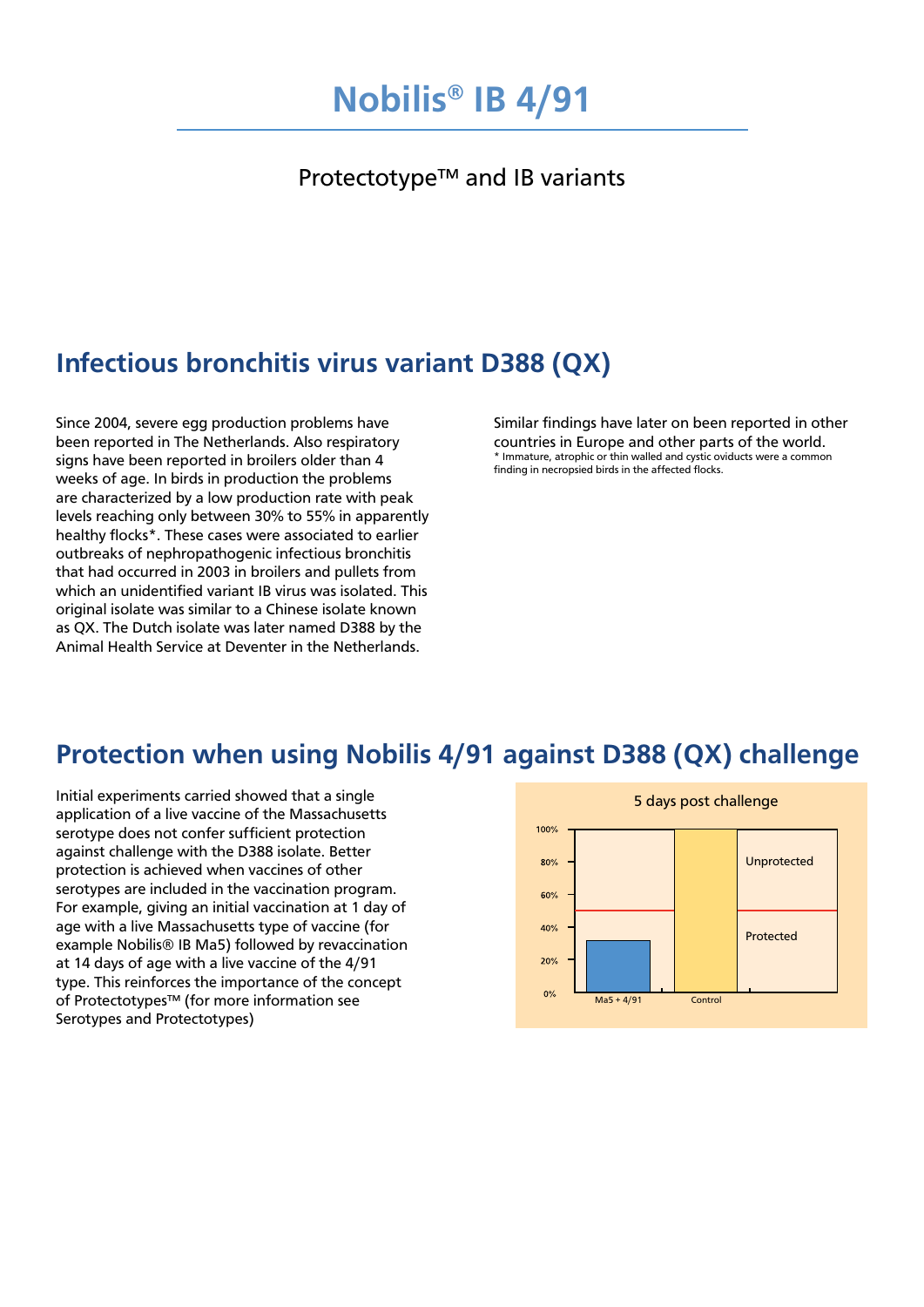

#### Widening the range of IB Protection



# Nobilis IB 4/91:

A live attenuated IB vaccine effective against IB virus strain 4/91. Broad protection against many other IB variants in combination with Nobilis IB Ma5. Proven safety. Can be applied via spray, eye drop or drinking water. Does not interfere with existing vaccination programmes.

Nobilis IB 4/91 is an effective primer for inactivated IB Massachusetts booster before lay.